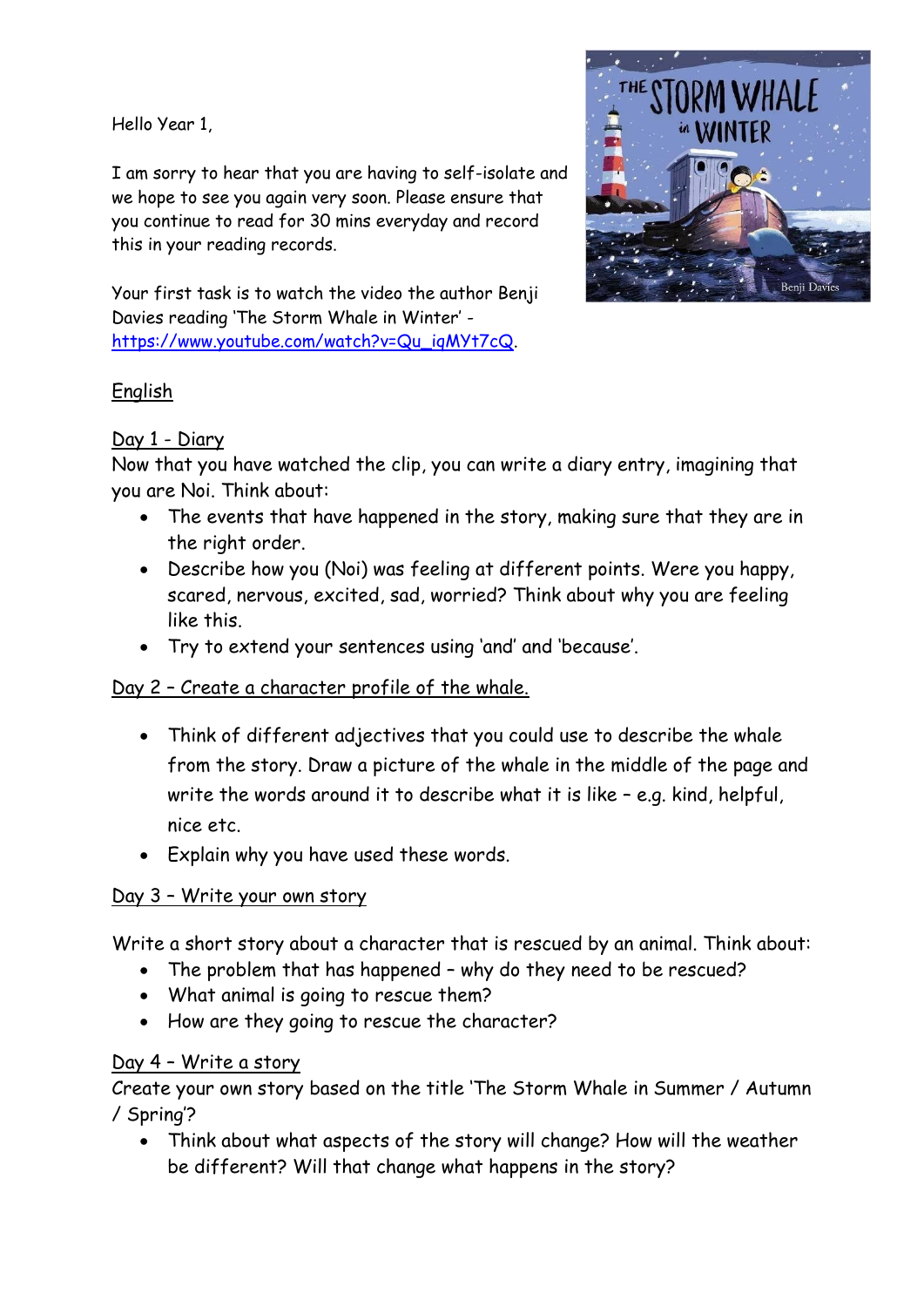### Day 5 – Holiday Brochure

Your task today is to design and write a holiday brochure advertising a trip to the seaside. Try to make it sound as exciting and appealing as possible.

You must include:

- Interesting facts about the seaside. You may need to research these first
- Pictures to entice your audience.
- Some examples on entertainment
- Food and drink that you could eat.

### Phonics

All of the resources are available online. You do not need to print these, you can write these out on a separate piece of paper.

- Practise spelling Year 1 common exception words
- Practise spelling the first 100 HFW
- Phase 3 sound revision on Phonics Play <https://www.phonicsplay.co.uk/resources/phase/2/buried-treasure>

## Maths

In maths, we have been focussing on place value and addition and subtraction this term. Go through the maths booklets to revise all of the aspects and methods taught.

### Art

• Create a picture showing all 4 seasons.



• Noi draws and paints whales. Can you create your own illustrations of these beautiful creatures? See the ideas below or you can think of your own ideas.